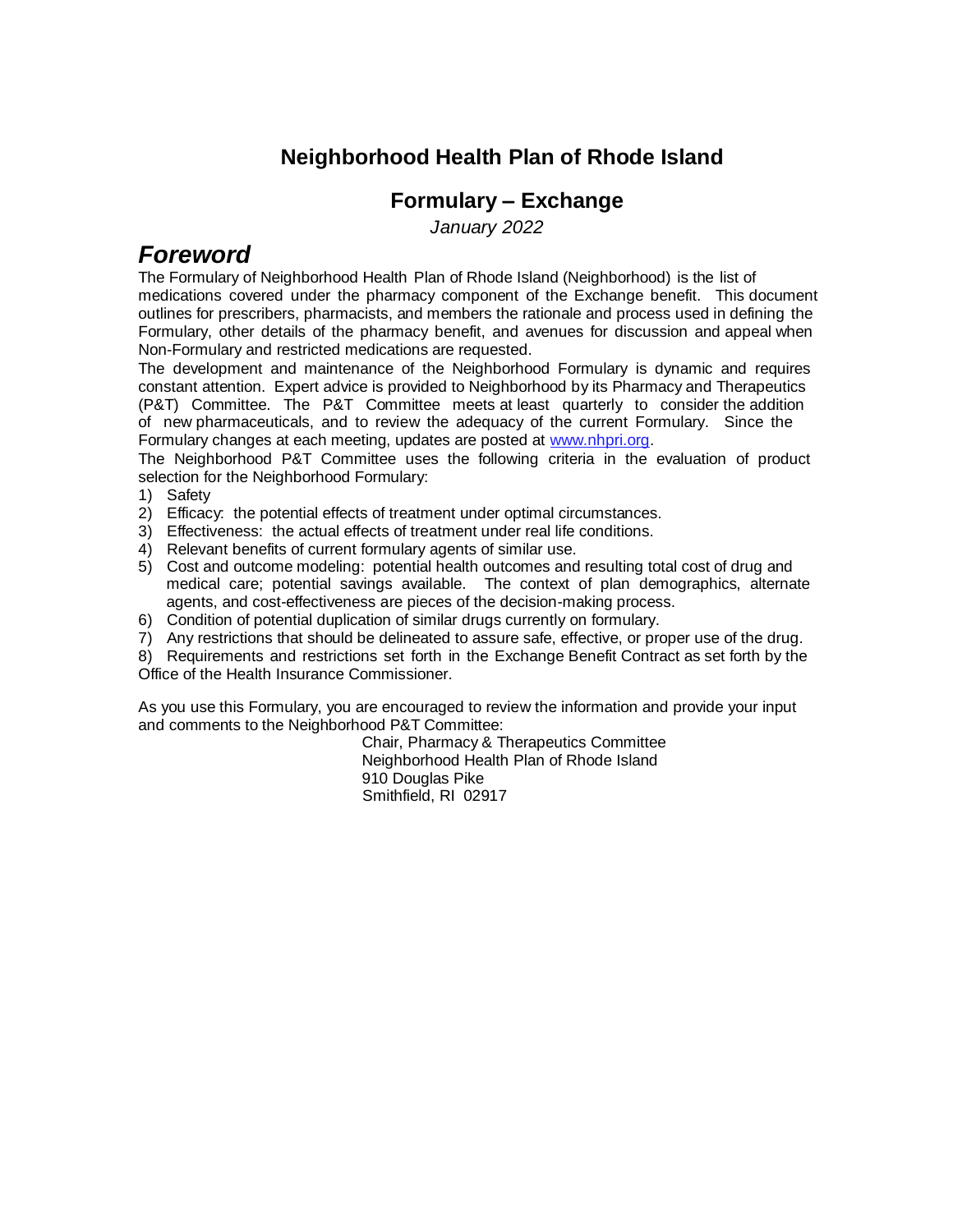# *How to Use the Drug Formulary*

The Formulary is a list of covered drug agents for Neighborhood members.

In the Formulary PDF document, drugs are listed by their drug class. Drugs are also listed alphabetically in the "Index" section of the Formulary.

In the online searchable formulary, drugs are listed by their drug class, can be searched for alphabetically, or can be found by the Brand & Generic Name Search.

The Formulary identifies many drugs that have specific limitations and restrictions under the Requirements/Limits column. Drugs listed with "PA" require Prior Authorization (see details below). Drugs listed as "QL" have a limit (quantity limit) on the quantity of medication that one can receive. Drugs listed as "ST" require step therapy (this means that they are only covered when there is evidence that another specific drug has been tried and failed). Drugs listed as OTC mean that this medication is an Over The Counter product.

Please remember that Neighborhood encourages the use of generic drugs as first line alternatives for most drug classes. Please utilize generic drugs whenever possible.

# *Coverage Limitations*

The Formulary does not provide information regarding all coverage and limitations an individual member may have. Members may have specific exclusions, copays, or a lack of coverage, which is not reflected in the Formulary.

The Formulary applies only to outpatient drugs provided to members, and does not apply to medications used in inpatient settings. If a member has any specific questions regarding their coverage, they should contact Customer Service 1-855-321-9244.

The following general provisions pertain to all covered individuals:

- A. Some Over The Counter (OTC) products are covered for members. A written prescription is required for OTC products.
- B. Drug Products not listed in the Formulary at [www.nhpri.org,](http://www.nhpri.org/) are not covered.
- C. Any drug products used for cosmetic purposes are not covered.
- D. Experimental drug products, or any drug products used in an experimental manner are not covered.
- E. Replacement of lost or stolen medications will be covered on a case by case basis.
- F. Drug products failing industry-standard patient safety screens will not be dispensed at the pharmacy without further information from the prescriber.

#### *Generic Substitution*

When available, FDA approved generic drugs are to be used in all situations. Greater economy is realized through the use of generic equivalents. All drugs, which are or become available generically, are subject to review by the Pharmacy Benefit Manager's (PBM's) P&T Committee.

### *Therapeutic Interchange*

Therapeutic interchange is the practice of replacing, with the prescribing physician's approval, a prescription medication originally prescribed for a member with a chemically different medication. Medications used in therapeutic interchange programs are expected to produce similar levels of clinical effectiveness and sound medical outcomes, based on available scientific evidence. This is done on an individual basis whereby the Neighborhood Pharmacy staff will reach out to the prescriber's office if it is determined that a therapeutic interchange is appropriate.

### *Experimental Drugs*

The experimental nature or use of drug products will be determined by the PBM's P&T Committee using current medical literature. Any drug product or use of an existing product, which is determined to be experimental, will be excluded from coverage.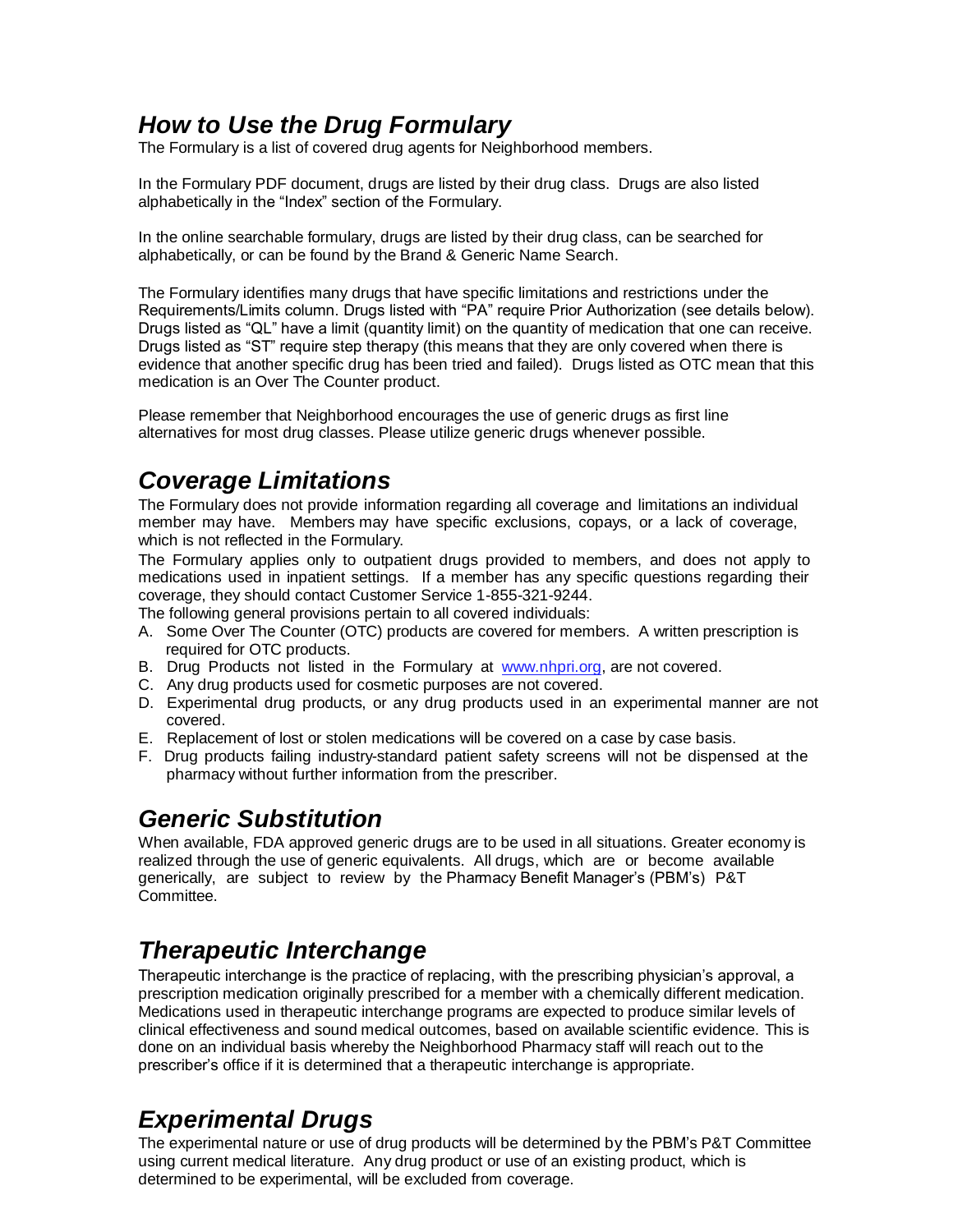# *Exception Process*

Coverage for Non-formulary medications may be applied for by prescribers. Requests for Non-Formulary medications are addressed by Neighborhood pharmacy and medical staff. When a member gives a prescription order for a non- formulary drug to a dispensing pharmacist, the dispensing pharmacist will evaluate the patient's drug history and contact the prescriber to let the prescriber know that the medication needs authorization. The prescriber will then call or fax Neighborhood to request coverage of the medication. The prescriber will provide information to address the following:

- a) The use of Formulary products is contraindicated in the patient.
- b) The patient has failed an appropriate trial of Formulary or related agents.
- c) The choices available in the Drug Formulary are not suited for the present patient care need, and the drug selected is required for patient safety.
- d) The use of a Formulary Drug may provoke an underlying condition, which would be detrimental to patient care.

The Neighborhood P&T Committee recognizes that not all medical needs can be met with the drugs listed in this document and encourages inquiries about alternative therapies. For more information on the denial process, see section on **Adverse Determination** below.

# *Prior Authorization*

Drug products, which are listed as Prior Authorization (PA) required, require approval when the member presents a prescription to a network pharmacy. To obtain coverage, a prescriber or prescribers representative may:

- a) Fax a completed **Prior Authorization Request** to the Neighborhood Pharmacy Department at 1- 866-423-0945.
- b) Contact the pharmacist at Neighborhood Pharmacy Department at 1-401-427-8200 and provide all necessary information requested.

Each request will be reviewed on individual patient need, and according to criteria approved by the PBM's P&T Committee. For information on the process for denials, see section on **Adverse Determination** below.

# *Step Therapy*

Drug products that are listed as "ST" require step therapy. Step therapy is when a member needs to try additional formulary products prior to initiating the requested medication. If the formulary products that are required to be tried are not appropriate for the member or there is a reason that the member cannot take the formulary alternatives, the provider can request an exception to the Step Therapy.

#### *Adverse Determination*

For requests that do not meet the criteria for a benefit exception:

- a) The rationale and Formulary alternatives will be provided to the prescribing provider.
- b) In instances when the prescriber feels the recommended alternatives do not meet the needs of the patient, the prescriber will be referred to the Neighborhood Medical Director or Physician Reviewer for approval or denial of the request. After discussion with the prescriber, the Medical Director or Physician Reviewer will assess the prescription's medical necessity before making a determination.
- c) In the event of a denial, the Medical Director or Physician Reviewer will discuss with the prescribing practitioner the reason for the denial, and an explanation of the appeals process.
- d) In the event of a denial the Medical Director or Physician Reviewer will provide written letters to prescriber and member documenting the reasons for the decision, the applicable benefit or clinical guideline, and the opportunity for member or prescriber to review all documentation including protocols, guidelines, and references. Additionally, the